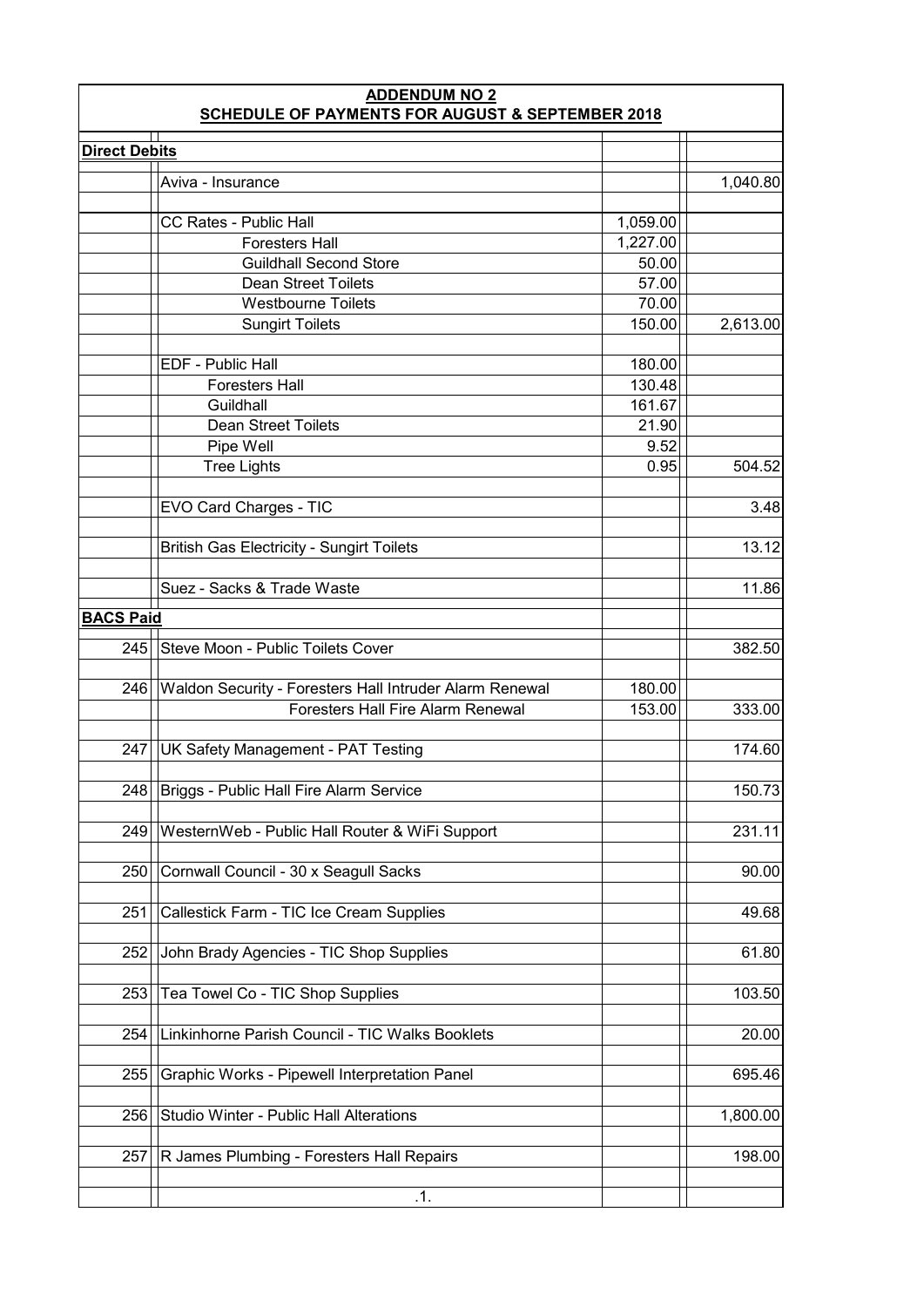| 258 | A Misson - Public Hall Supplies                       | 79.00 |           |
|-----|-------------------------------------------------------|-------|-----------|
|     | Museum Lamp                                           | 3.33  | 82.33     |
| 259 | PcKernow - Business Support                           |       | 253.24    |
|     |                                                       |       |           |
| 260 | Cornish Times - External Audit Advert                 |       | 197.50    |
|     |                                                       |       |           |
| 261 | Steve Vinson - Mobile Phone Payment                   |       | 30.00     |
| 262 | Y Hayward - Glasses Contribution                      |       | 75.00     |
|     |                                                       |       |           |
| 263 | <b>T Barrett - Glasses Contribution</b>               |       | 75.00     |
|     |                                                       |       |           |
| 264 | K Charman - Travelling Expenses                       |       | 288.80    |
| 265 | Cornwall Council - Supperannuation Month 5            |       | 3,968.78  |
|     |                                                       |       |           |
| 266 | HM Revenue - Payment Repaid in Error to LTC           |       | 1,016.26  |
|     |                                                       |       |           |
| 267 | Brown's Nurseries - Plant Supplies                    |       | 819.25    |
| 268 | Graphic Works - Pipewell Interpretation Panel         |       | 639.54    |
|     |                                                       |       |           |
| 269 | Liskeard Air Cadets - Liskerrys Magazine Delivery     |       | 50.00     |
|     |                                                       |       |           |
| 270 | L Wadsworth - Liskerrys Magazine Delivery             |       | 100.00    |
| 271 | Bakehouse - 120 x Liskeard Buns                       |       | 113.00    |
|     |                                                       |       |           |
| 272 | Polpentre Print - 1,500 x Liskeard Unlocked Leaflets  |       | 125.00    |
| 273 | Cornwall Council - 250 x Family Trail Leaflet         |       | 21.13     |
|     |                                                       |       |           |
| 274 | <b>SWFMAG - Museum Membership</b>                     |       | 18.00     |
|     |                                                       |       |           |
| 275 | G L Pick - Public Hall Window Cleaning                |       | 35.00     |
| 276 | A D Williams - Public Hall Building Works             |       | 38,270.07 |
|     |                                                       |       |           |
| 277 | Every Corner Ltd - Neighbourhood Leaflet Distribution |       | 775.00    |
|     |                                                       |       |           |
| 278 | Nina Hills - Liskeard Unlocked Storytelling           |       | 90.00     |
| 279 | Liskeard Scout Group - Liskerrys Magazine Delivery    |       | 50.00     |
|     |                                                       |       |           |
| 280 | Voice Group - Web Support                             |       | 202.00    |
|     | <b>BACS Awaiting Payment</b>                          |       |           |
| 281 | G L Pick - Thorn Park Graffiti Removal                |       | 150.00    |
|     |                                                       |       |           |
| 282 | Consortium - Office Supplies                          |       | 102.42    |
|     |                                                       |       |           |
| 283 | Tormark - TIC Book Supplies                           |       | 90.68     |
| 284 | <b>Bunzl - Domestic Supplies</b>                      |       | 108.51    |
|     | .2.                                                   |       |           |